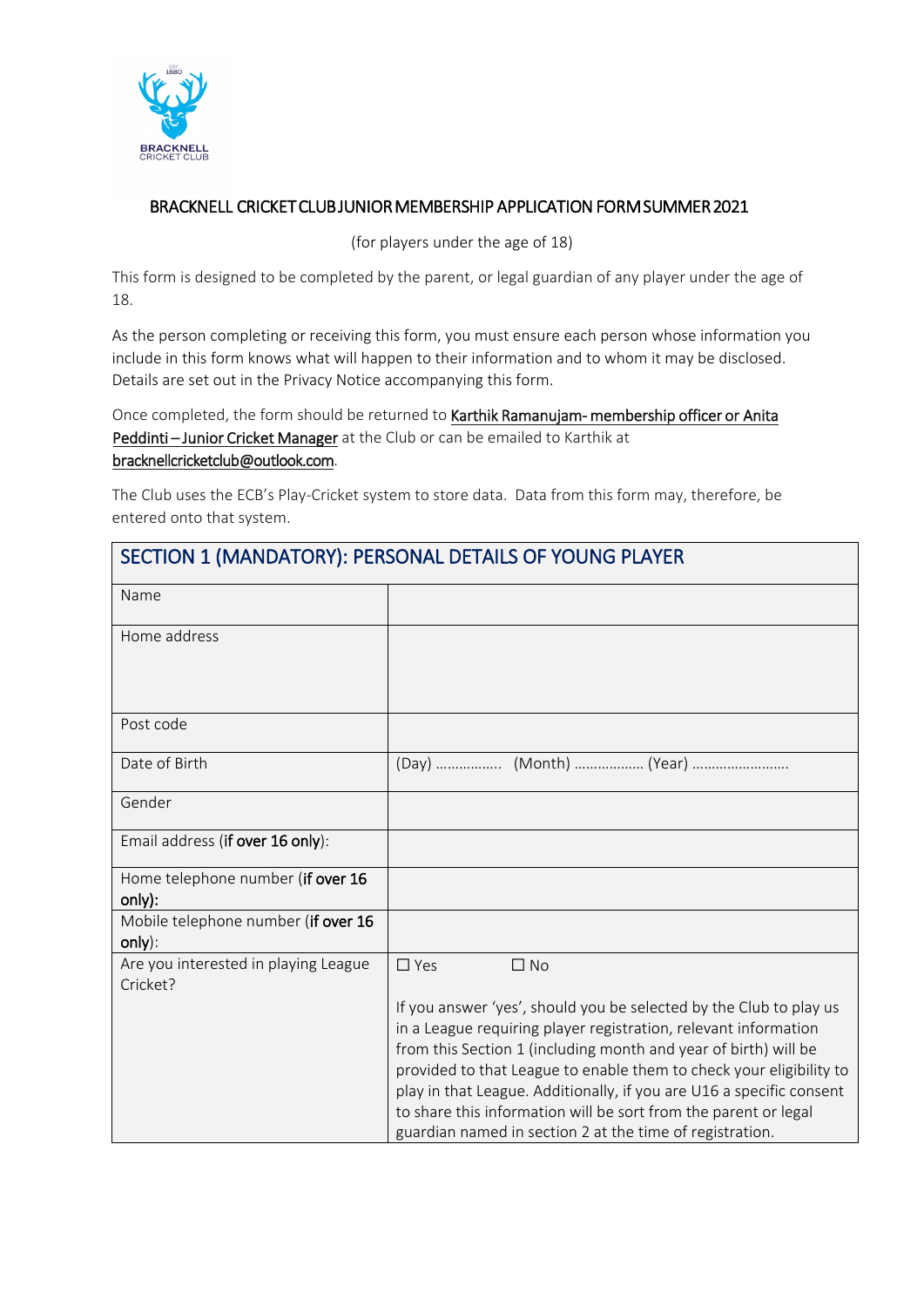

If you are over 16 and become an official of the Club, the Club may provide the information in this Section 1 County Boards or Leagues that the Club is a member of or affiliated to; to enable them to contact you about cricket matters.

If you are over 16 and a player and attend a County Board or League run event (such as trials, nets or representative fixtures), the Club may provide your name and contact details to the relevant League / County Board to enable them to notify you of arrangements.

## SECTION 2 (MANDATORY): PERSONAL DETAILS FOR PARENT/LEGAL GUARDIANS OF YOUNG PLAYER

| Name                        |  |
|-----------------------------|--|
| Home address (if different) |  |
| Post code (if different)    |  |
| Email address:              |  |
| Home telephone number       |  |
| Mobile telephone number     |  |

If the young person is under 16 and is selected to attend a County Board or League run event (such as trials, nets or representative fixtures), the Club may provide your name and contact details to the relevant League / County Board to enable them to notify you of arrangements.

#### SECTION 3 (OPTIONAL): EMERGENCY CONTACT DETAILS

Can we use the above details as a contact in an emergency? If not please provide the contact details of an alternative adult below.

| Phone number for alternative<br>Relationship which this<br>Name of an alternative adult who can                                      |
|--------------------------------------------------------------------------------------------------------------------------------------|
| person has to the child (for<br>named adult<br>be contacted in an emergency<br>example, aunt, neighbour,<br>family friend and so on) |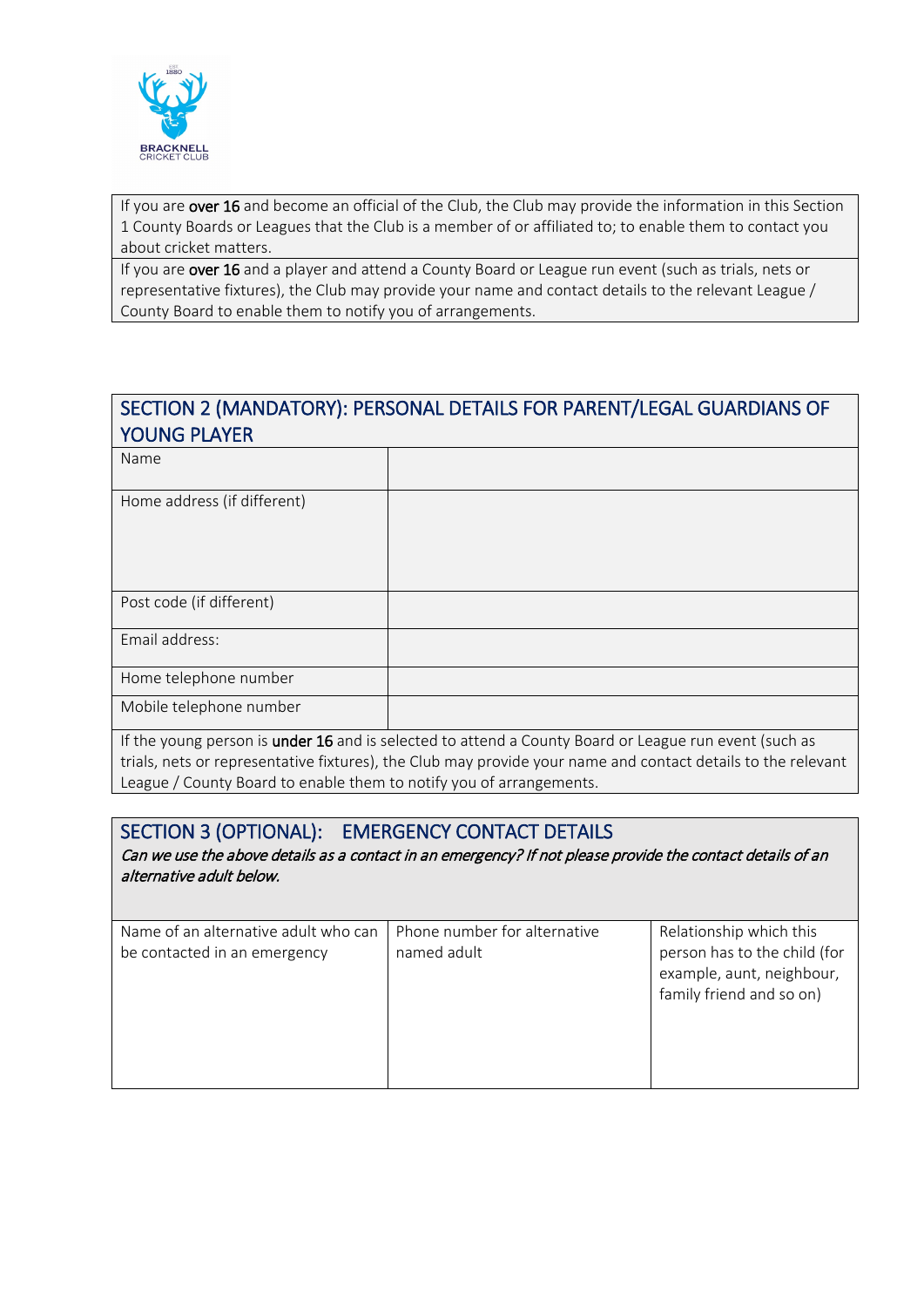

| SECTION 4 (OPTIONAL): SPORTING EXPERIENCE INFORMATION |                                                |  |                                     |  |  |
|-------------------------------------------------------|------------------------------------------------|--|-------------------------------------|--|--|
|                                                       | Has your child played cricket before: [<br>Yes |  | <b>No</b>                           |  |  |
|                                                       | If yes, where has this been played?            |  |                                     |  |  |
|                                                       | Primary school                                 |  | Club                                |  |  |
|                                                       | Secondary school                               |  | County                              |  |  |
|                                                       | Special educational needs school               |  | Local authority coaching session(s) |  |  |
|                                                       | Other (please specify):                        |  |                                     |  |  |
|                                                       |                                                |  |                                     |  |  |
|                                                       |                                                |  |                                     |  |  |
|                                                       |                                                |  |                                     |  |  |
|                                                       |                                                |  |                                     |  |  |

| <b>SECTION 5 (OPTIONAL): DISABILITY</b><br>We will use this information for statistical purposes as well as to establish if there are any additional needs /<br>support / adjustments that your child may require, please discuss this with us. |
|-------------------------------------------------------------------------------------------------------------------------------------------------------------------------------------------------------------------------------------------------|
| The Equality Act 2010 defines a disabled person as anyone with 'a physical or mental impairment, which has a                                                                                                                                    |
| substantial and long-term adverse effect on his or her ability to carry out normal day-to-day activities'.                                                                                                                                      |
| Do you have any physical or mental health conditions or illnesses that have lasted or are expected to last 12                                                                                                                                   |
| months or more?<br>Yes<br>No.                                                                                                                                                                                                                   |
|                                                                                                                                                                                                                                                 |
| Does this disability or illness affect you in any of the following areas?                                                                                                                                                                       |
| Vision impairment                                                                                                                                                                                                                               |
| Hearing impairment                                                                                                                                                                                                                              |
| Mobility impairment                                                                                                                                                                                                                             |
| Dexterity impairment                                                                                                                                                                                                                            |
| Learning impairment                                                                                                                                                                                                                             |
| Memory impairment                                                                                                                                                                                                                               |
| Mental Health impairment<br>$\Box$                                                                                                                                                                                                              |
| Stamina, Breathing or Fatigue impairment                                                                                                                                                                                                        |
| Developmental impairment                                                                                                                                                                                                                        |
| Has other type of impairment, please provide more details:                                                                                                                                                                                      |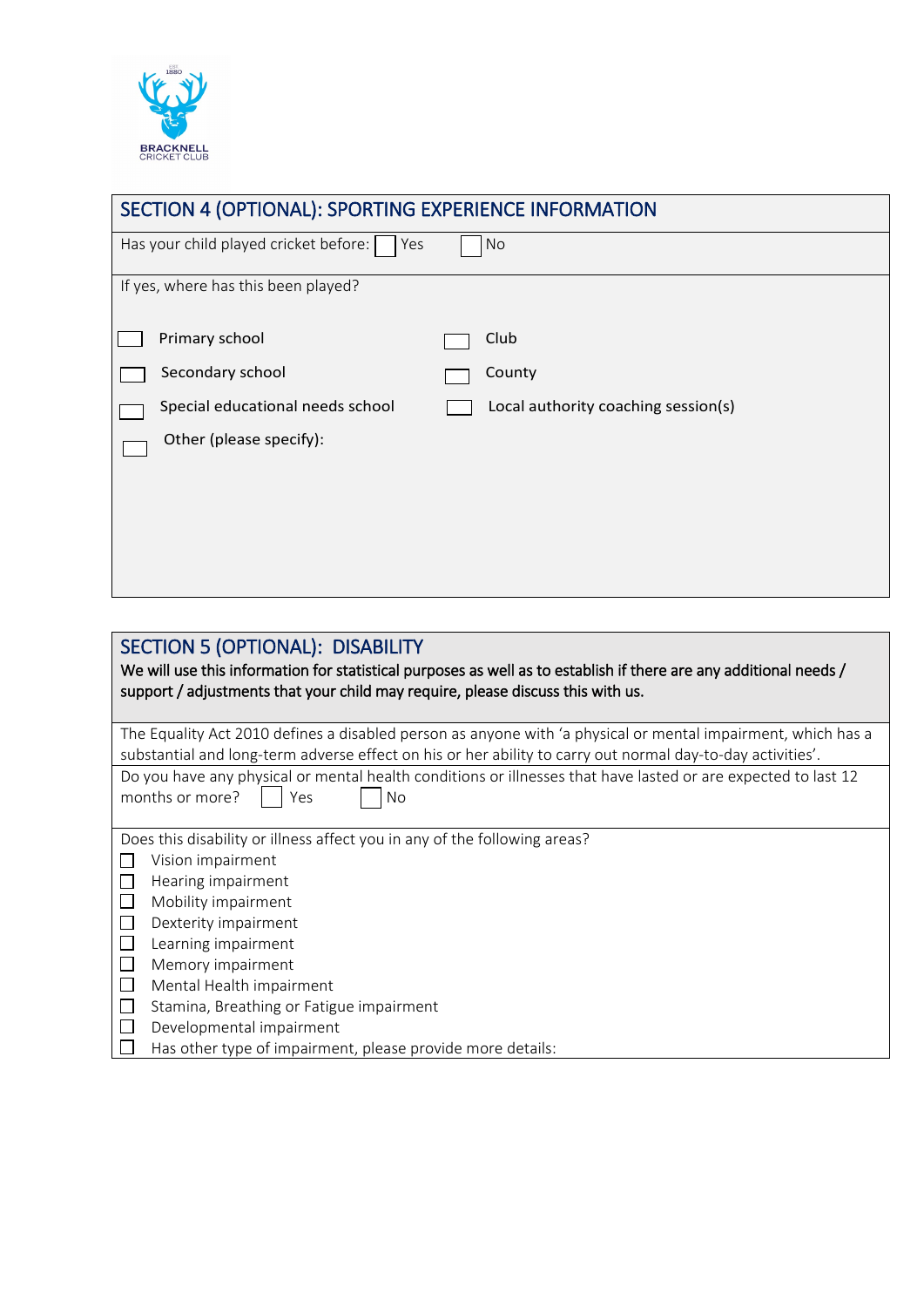

#### SECTION 6 (OPTIONAL): MEDICAL INFORMATION

Please detail below any important medical information that our coaches/junior co-ordinator need to know, and which would be affected by your child's participation in cricket activities. Such as: allergies; medical conditions (for example - epilepsy, asthma, and so on); current medication; special dietary requirements, any additional needs, and/or any injuries. Please indicate if you would like to discuss this privately with us.

Name of doctor/surgery name

Doctor's telephone number

Medical consent:

 I consent to my medical details to be shared with coaches/leaders for the purposes of the delivery of my safe participation in the cricket club activity.

Not providing consent will not affect your child's membership to the Club, however giving us consent to share this information will help club volunteers to know how to respond effectively in the case of any medical emergency.

| SECTION 7(MANDATORY): PARENT/LEGAL GUARDIAN PARTICIPATION AGREEMENT :                                                                                  |
|--------------------------------------------------------------------------------------------------------------------------------------------------------|
| agree to the child named above taking part in the activities of the club.                                                                              |
| confirm I have read, or have been made aware of, the clubs policies concerning:                                                                        |
| agree to my son/daughter/child in my care taking part in the activities of the club.                                                                   |
| I confirm that I understand the spirit of the Parents/Spectators code of conduct.                                                                      |
| understand that it is the sole responsibility of the parents for the transportation of their child/children to<br>and from both home and away matches. |
| am aware that should my child play for a senior team he may have to share changing and showering<br>facilities with adults                             |
| give consent to the use of photography in the coaching of cricket                                                                                      |
| Anti bullying and the code of conduct - detailed policy is available on the Bracknell Cricket Club Website                                             |
| I understand that in the event of any injury or illness, all reasonable steps will be taken to contact me                                              |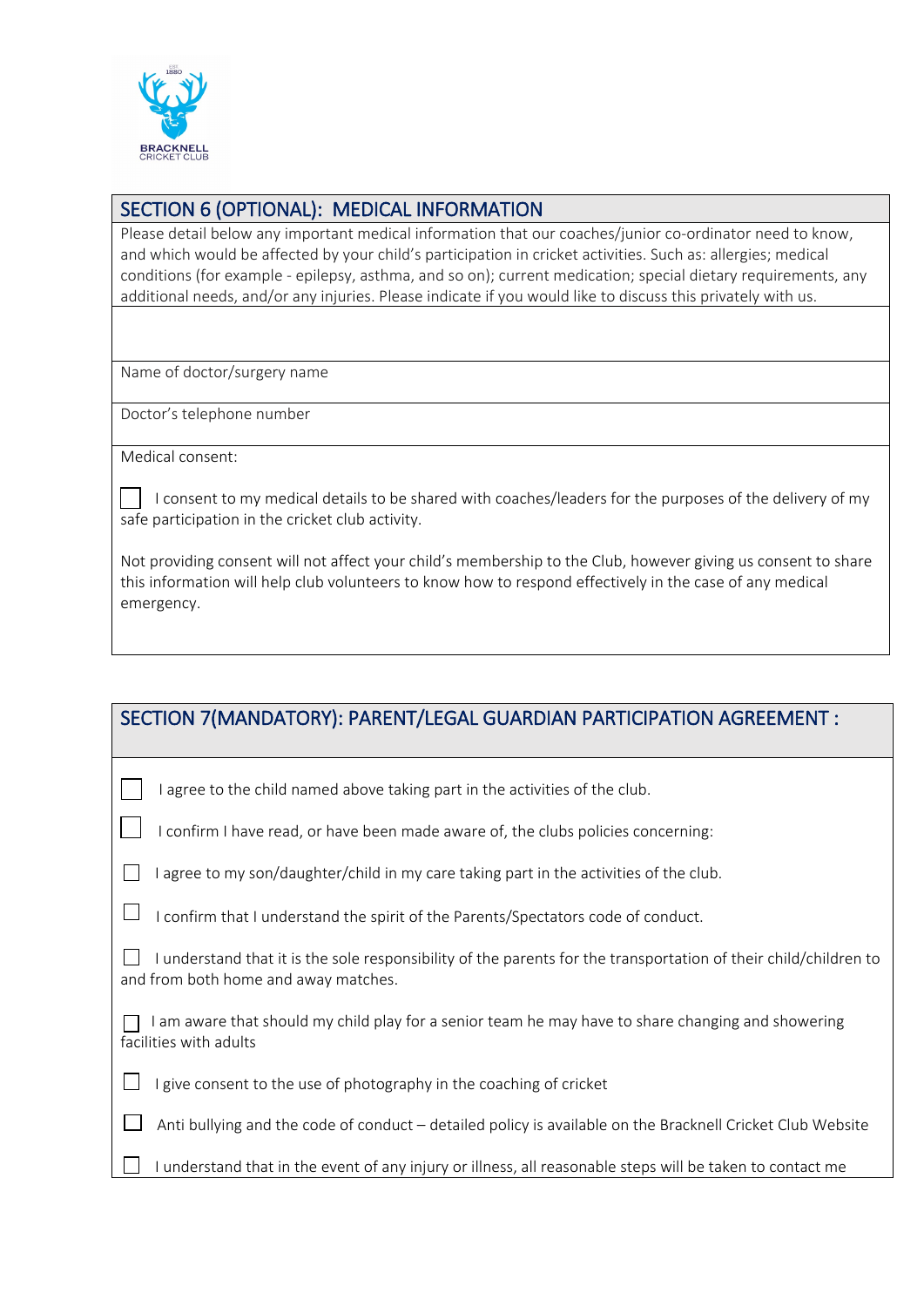

and to deal with the injury/illness appropriately

I understand and agree to the responsibilities which I and my child have regarding these policies

 I also confirm I have been given comprehensive details of the home and away fixtures in which my child may participate

## SECTION 8 (OPTIONAL): CLUB PHOTOGRAPHY/VIDEO CONSENT

 I consent to the club photographing or videoing (name of child) involvement in cricket in line with the club photography/video policy.

If you do not wish to give consent for this please contact us to discuss how we can manage any potential photography. Not giving consent will not affect your child's membership of the club.

## SECTION 9: PRIVACY STATEMENT

Bracknell Cricket Club take the protection of the data that we hold about you as a member seriously and will ensure that the data you provide is processed in accordance with data protection legislation.

Please read the full privacy notice below carefully to see how the Club will treat the personal information that you provide to us.

#### PARENT/GUARDIAN AGREEMENT

 By returning this completed form, I confirm that I have legal responsibility of (name of child) and that I have read and understood the permission statements on this membership form and the privacy notice below.

Date : Signature: